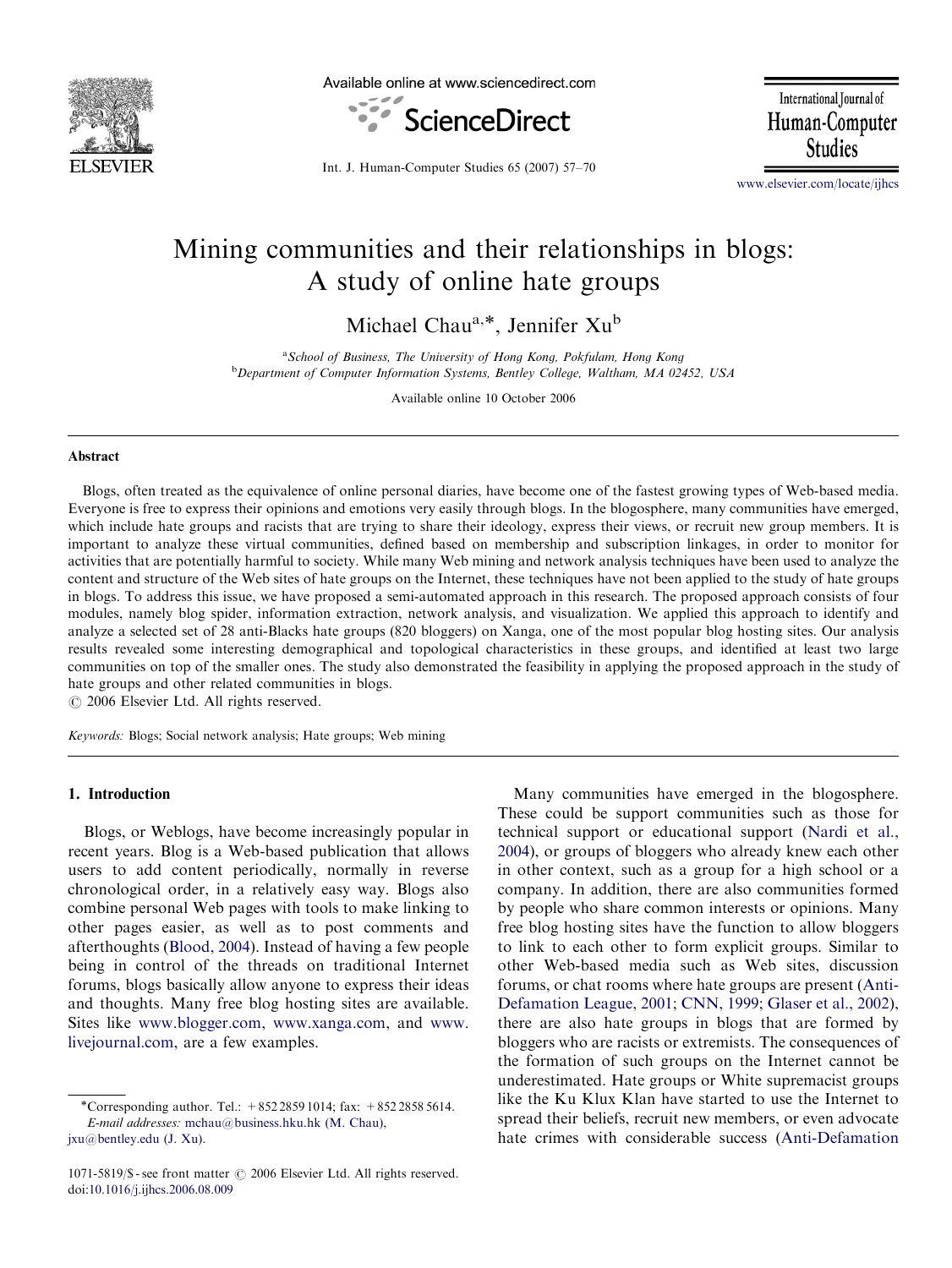[League, 2001](#page-12-0)). The Web has allowed these groups to reach much further into society than ever before. Young people, the major group of bloggers, are more likely to be affected and even ''brainwashed'' by ideas propagated through the Web as a global medium. Hatred and extremism ideas could easily be embedded into their minds to make them become members of these hate groups or even conduct hate crimes.

Facing the new trend in the cyberspace, our study has two objectives. First, we propose a semi-automated approach that combines blog spidering and social network analysis techniques to facilitate the monitoring, study, and research on the networks of bloggers, especially those in hate groups. To study the cyber activities of hate groups in blogs, it is important to devise an efficient and effective way to identify these groups, extract the information of their members, and explore their relationships. In recent years, advanced techniques such as text mining, Web mining, and social network analysis have been widely used in studies on cyber crimes, online extremist groups, and terrorist organizations (e.g., [Burris et al., 2000,](#page-12-0) [Chen et al., 2004](#page-12-0), [Zhou et al., 2005\)](#page-13-0). However, the application of these techniques to blog analysis on the Web is a new area and no prior research has been published. Our approach consists of a set of techniques for identifying and analyzing hate groups in the blogosphere on the Web. Moreover, we include in our approach topological analysis, a new network analysis methodology that has not been employed in prior hate group and blog-related research, to study the relationships between bloggers.

Second, our study seeks insights into the organization and movement of online hate groups. We reveal the structural properties of social networks of bloggers through a case study and compare our findings with those from previous studies. Like many other extremist organizations, hate groups and their activities are a type of social movement, which has significant social and political implications ([Burris et al., 2000;](#page-12-0) [Douglas et al., 2005\)](#page-12-0). Because of their tendency toward violence, association with crimes, and especially, potential influence on youths, hatred and hate groups have attracted much attention from academics recently. Moreover, since such a movement is dynamic and keeps changing over time, it is desirable to constantly monitor the changes, compare findings across studies, and continuously update our understanding of hate groups.

The remainder of the paper is organized as follows. In Section 2 we review the research background of hate group analysis and related research in text mining, Web mining, and social network analysis. We pose our research questions in Section 3, and a semi-automated approach to hate group analysis in blogs is presented in Section 4. In Section 5 we present a case study that we have performed on a popular blog hosting site based on the proposed approach and discuss our analysis findings. Lastly, we conclude our research in Section 6 and suggest some directions for future work.

## 2. Related work

In this section we will review the background of the increasingly popular blogging phenomena. We also review relevant techniques in Web mining and social network analysis that have been applied in analyzing Web contents.

# 2.1. Blogging

Blogs have become increasingly popular in the past few years. In the early days, blogs, a short form of weblogs, were used mainly for pages where links to other useful resources were periodically ''logged'' and posted. At that time blogs were mostly maintained by hand [\(Blood, 2004\)](#page-12-0). After easy-to-use blogging software became widely available in the early 2000s, the nature of blogs has changed and many blogs are more like personal Web sites that contain various types of content (not limited to links) posted in reverse-chronological order. Bloggers often make a record of their lives and express their opinions, feelings, and emotions through writing blogs [\(Nardi et al., 2004](#page-13-0)). Many bloggers consider blogging as an outlet for their thoughts and emotions. Besides personal blogs, there are also blogs created by companies. For example, ice.com, an online jewelry seller, has launched three blogs and reported that thousands of people linked to their Web site from these blogs ([Hof, 2005\)](#page-13-0).

One of the most important features in blogs is the ability for any reader to write a comment on a blog entry. On most blog hosting sites, it is very easy to write a comment, in a way quite similar to replying to a previous message in traditional discussion forums. The ability to comment on blogs has facilitated the interaction between bloggers and their readers. On some controversial issues, like those related to racism, it is not uncommon to find a blog entry with thousands of comments where people dispute back and forth on the matter.

Cyber communities have also emerged in blogs. Communities in blogs can be categorized as explicit communities or implicit communities, like some other cyber communities on the Web ([Kumar et al., 1999\)](#page-13-0). Explicit communities in blogs are the groups, or blogrings, that bloggers have explicitly formed and joined. Most blog hosting sites allow bloggers to form a new group or join any existing groups. On the other hand, implicit communities can only be defined by the interactions among bloggers, such as subscription, linking, or commenting. For example, a blogger may subscribe to another blog, meaning that the subscriber can get updates when the subscribed blog has been updated. A blogger can also post a link or add a comment to another blog, which are perhaps the most traditional activities among bloggers. These interactions signify some kind of connection between two bloggers. Because of such interactions among bloggers, these communities are less similar to the cyber communities as discussed in [Kumar et al. \(1999\)](#page-13-0) but more resembling to the virtual communities which involve the social interaction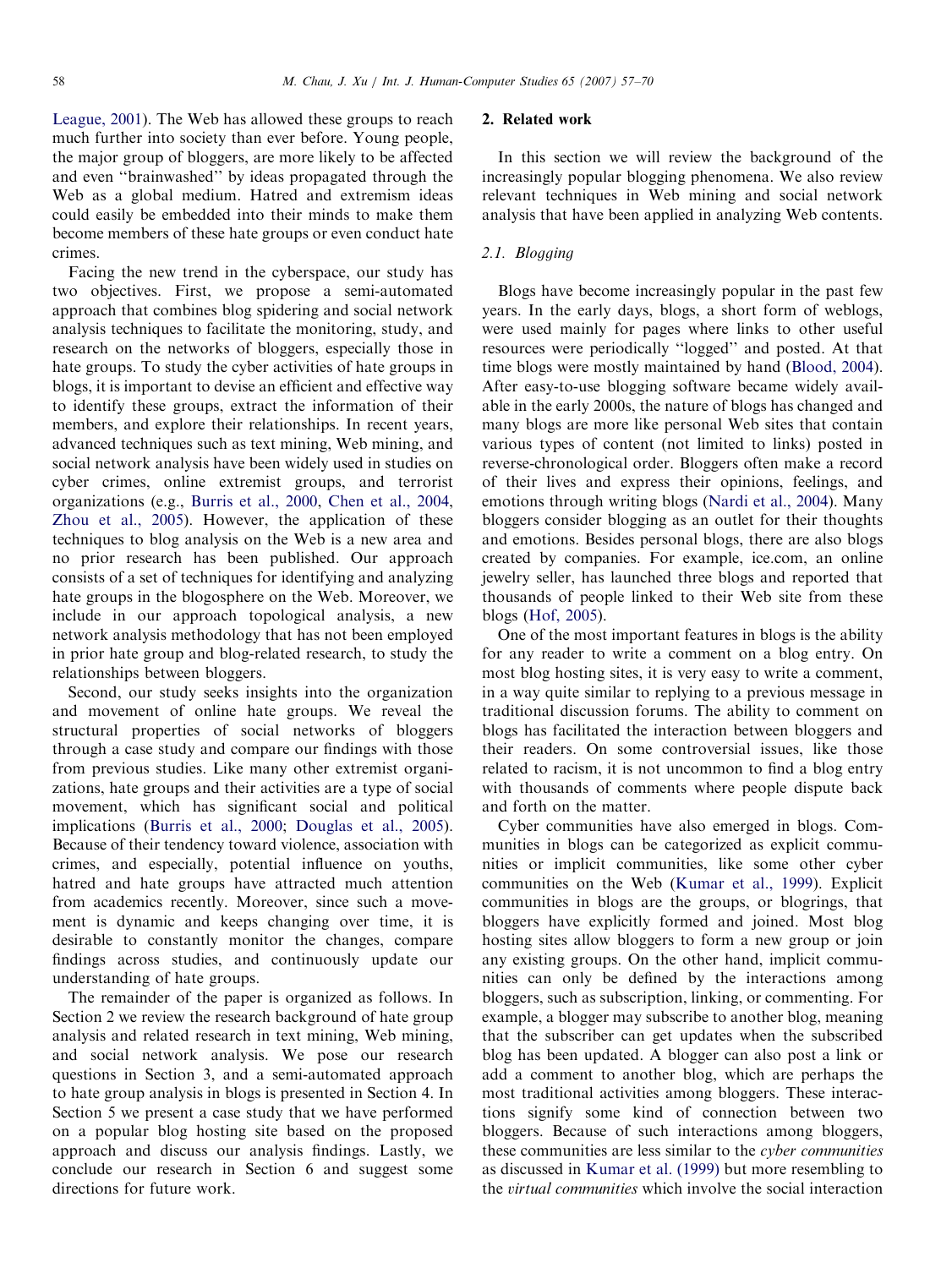between members characterized by memberships, sense of belonging, relationships, shared values and practices, and self-regulation [\(Erickson, 1997](#page-12-0); [Roberts, 1998](#page-13-0); [Rheingold,](#page-13-0) [2000](#page-13-0)). Similar to the analysis of hyperlinks among Web pages to identify communities ([Chau et al., 2005a,b\)](#page-12-0), analysis of the connections between bloggers could also identify these virtual communities, their characteristics, and their relationships.

## 2.2. Web mining and social network analysis

Techniques based on both Web mining and social network techniques have been used in intelligence- and security-related applications and achieved considerable success. Web mining techniques are important because the Web has provided a vast amount of publicly accessible information that could be useful in security applications. It has been reported that many terrorists and extremist groups have been using the Web for various purposes ([Zhou et al., 2005](#page-13-0); [Qin et al., 2006\)](#page-13-0). Analysis and mining of such content can provide useful insights that are important to national and international security. Similarly, social network analysis (SNA) techniques also have been increasingly used in security applications in recent years. As SNA analyzes the interactions between individuals, it can often identify communities within a group of individuals and reveal some other interesting findings. This is especially useful for analyzing criminal organizations and terrorist groups and promising results have been reported ([Xu and Chen, 2005](#page-13-0)). In the rest of this subsection, we give a brief review of Web mining and SNA techniques that are relevant to this research.

Web mining techniques have been widely applied to various Web applications in recent years. In these applications, Web spiders usually are an indispensable component. Spiders, also known as crawlers, wanderers, or Webbots, are defined as ''software programs that traverse the World Wide Web information space by following hypertext links and retrieving Web documents by standard HTTP protocol'' [\(Cheong, 1996\)](#page-12-0). Since the early days of the Web, spiders have been widely used to build the underlying databases of search engines (e.g., [Pinkerton,](#page-13-0) [1994](#page-13-0)), to perform personal search (e.g., [Chau et al., \(2001\)\)](#page-12-0), to archive particular Web sites or even the whole Web (e.g., [Kahle, 1997](#page-13-0)), or to collect Web statistics (e.g., [Broder et al.,](#page-12-0) [2000](#page-12-0)).

Web mining techniques can be categorized into three types: content mining, structure mining, and usage mining ([Kosala and Blockeel, 2000\)](#page-13-0). Web content mining refers to the discovery of useful information from Web contents, including text, images, audio, video, etc. Web content mining research includes resource discovery from the Web (e.g., [Cho et al., 1998](#page-12-0); [Chakrabarti et al., 1999](#page-12-0)), document categorization and clustering (e.g., [Zamir and Etzioni,](#page-13-0) [1999](#page-13-0); [Chen et al., 2003\)](#page-12-0), and information extraction from Web pages. Web structure mining studies the model underlying the hyperlink structures of the Web. It usually involves the analysis of in-links and out-links information of a Web page, and has been used for search engine result ranking and other Web applications. Google's PageRank ([Brin and Page, 1998](#page-12-0)) and HITS [\(Kleinberg, 1998\)](#page-13-0) are the two most widely used algorithms. Web usage mining employs data mining techniques to analyze search logs or other activity logs to find interesting patterns. One of the main applications of Web usage mining is its use to learn user profiles (e.g., [Armstrong et al., 1995\)](#page-12-0).

Specifically, the identification of Web communities has to a large extent relied on Web structure mining ([Gibson et](#page-13-0) [al., 1998](#page-13-0); [Kumar et al., 1999](#page-13-0)). Many of existing community identification methods are rooted in the HITS algorithm ([Kleinberg, 1998](#page-13-0)). [Kumar et al. \(1999\)](#page-13-0) propose a trawling approach to find a set of core pages containing both authoritative and hub pages for a specific topic. The core is a directed bipartite subgraph whose node set is divided into two sets with all hub pages in one set and authoritative pages in the other. The core and the other related pages constitute a Web community ([Gibson et al., 1998\)](#page-13-0). Treating the Web as a large graph, the problem of community identification can also be formulated as a minimum-cut problem, which finds clusters of roughly equal sizes while minimizing the number of links between clusters [\(Flake et al., 2000, 2002\)](#page-12-0). Realizing that the minimum-cut problem is equivalent to the maximum-flow problem ([Ford and Fulkerson, 1956\)](#page-12-0), [Flake et al. \(2000\)](#page-12-0) formulate the Web community identification problem as an  $s-t$  maximum flow problem, which can be solved using efficient polynomial time methods.

Recently, a number of hierarchical clustering methods have also been proposed for identifying community structure in networks. These methods are especially suitable for unweighted networks such as the Web, in which hyperlinks do not have associated weights. The G–N algorithm [\(Girvan and Newman, 2002](#page-13-0)), for example, is a divisive clustering algorithm that gradually removes links to break a connected graph into clusters. However, the algorithm is rather slow. A few alternative methods such as the modularity-based algorithm [\(Newman, 2004b\)](#page-13-0) and the edge clustering coefficient based algorithm [\(Radicchi et al.,](#page-13-0) [2004](#page-13-0)) have improved the efficiency of the G–N algorithm.

Web structure mining, on the other hand, also has a big overlap with social network analysis. SNA is a sociological methodology for analyzing patterns of relationships and interactions between social actors in order to discover the underlying social structure [\(Wasserman and Faust, 1994\)](#page-13-0). Not only the attributes of social actors, such as their age, gender, socioeconomic status, and education, but also the properties of relationships between social actors, such as the nature, intensity, and frequency of the relationships, are believed to have important implications to the social structure. SNA methods have been employed to study organizational behavior ([Borgatti and Foster, 2003](#page-12-0)), interorganizational relations [\(Stuart, 1998\)](#page-13-0), citation patterns ([Baldi, 1998\)](#page-12-0), virutal communities [\(Garton et al., 1999\)](#page-12-0), and many other domains. Recently, SNA has also been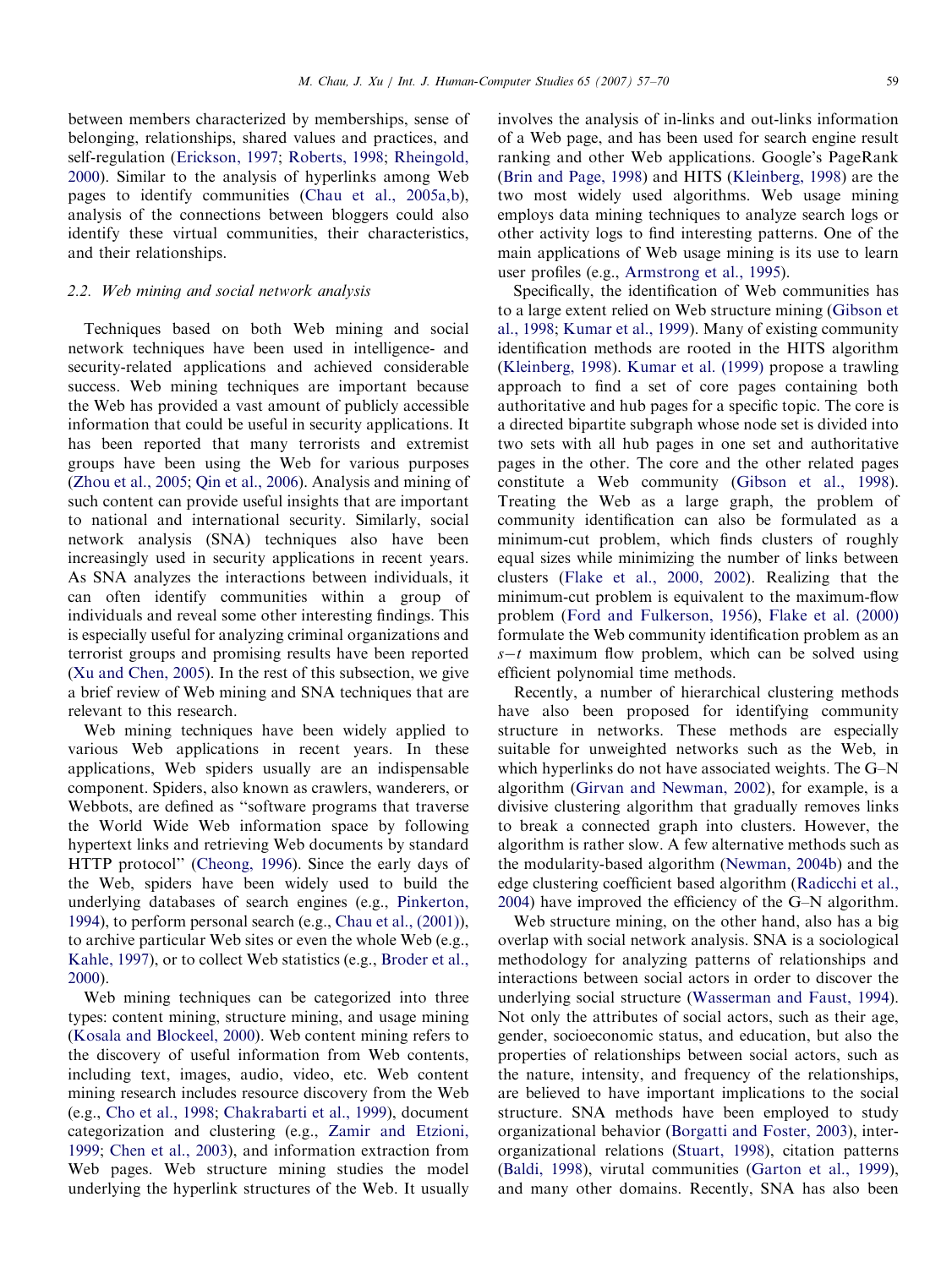used in the intelligence and security domain to analyze criminal and terrorist networks [\(Dombroski and Carley,](#page-12-0) [2002;](#page-12-0) [Krebs, 2001](#page-13-0); [Xu and Chen, 2004, 2005\)](#page-13-0).

When used to mine a network, SNA can help reveal the structural patterns such as the central nodes which act as hubs, leaders, or gatekeepers, the densely-knit communities or groups, and the patterns of interactions between the communities and groups. These patterns often have important implications to the functioning of the network. For example, the central nodes often play a key role by issuing commands or bridging different communities. The removal of central nodes can effectively disrupt a network than peripheral nodes [\(Albert et al., 2000\)](#page-12-0).

Moreover, a recent movement in statistical analysis of network topology (Albert and Barabási, 2002) has brought new insights and research methodology to the study of network structure. Networks, regardless of their contents, are classified into three categories: random network (Bollobás, 1985), *small-world network* [\(Watts and Strogatz,](#page-13-0) [1998\)](#page-13-0), and scale-free network (Barabási et al., 1999). In a random network the probability that two randomly selected nodes are connected is a constant  $p$ . As a result, each node has roughly the same number of links and nodes are rather homogenous. In addition, communities are not likely to exist in random networks. Small-world networks, in contrast, have a significantly high tendency to form groups and communities. Most empirical networks ranging from social networks ([Newman, 2004a](#page-13-0)), biological networks ([Jeong et al., 2001\)](#page-13-0), to the Web [\(Albert et al., 1999](#page-12-0)) have been found to be nonrandom networks. In addition, many of these networks are also scale-free networks (Barabási et al., 1999), in which a large percentage of nodes have just a few links, while a small percentage of the nodes have a large number of links. Thus, nodes in scalefree networks are not homogenous in terms of their links. Some nodes become hubs or leaders that play important roles in the operation of the network. The Web has been found to have both small-world and scale-free properties (Albert and Barabási, 2002).

## 2.3. Hate on the Internet

Hate crimes have been one of the long-standing problems in the United States because of various historical, cultural, and political reasons. Race, gender, religion, and disability often become the reason of hate. Over time, hate groups have been formed to unite individuals with similar beliefs as well as to spread such ideology. For example, White supremacist groups such as Ku Klux Klan (KKK), Neo-Nazis, and Racist Skinheads have been active in the United States for a long time ([Burris et al., 2000](#page-12-0)).

Hate groups have been increasingly using the Internet to express their ideas, spread their beliefs, and recruit new members ([Lee and Leets, 2002](#page-13-0)). It has been reported that 60% of hate criminals are youths ([Levin and McDevitt,](#page-13-0) [1993\)](#page-13-0), who are, perhaps unfortunately, also one of the largest groups of Internet users. [Glaser et al. \(2002\)](#page-13-0) suggest that racists often express their views more freely on the Internet. The Hate Directory ([Franklin, 2005\)](#page-12-0) compiles a list of hundreds of Web sites, files archives, newsgroups, and other Internet resources related to hate and racism. Several studies have investigated Web sites that are related to racism or White supremacy. [Douglas et al. \(2005\)](#page-12-0) studied 43 Web sites that were related to White supremacy. It was found that while these groups showed lower level of advocated violence due to legal constraints, they exhibited high levels of social conflict and social creativity. [Lee and](#page-13-0) [Leets \(2002\)](#page-13-0) found that storytelling-style, implicit messages often used by hate groups on the Internet were more persuasive to adolescents, who have become the target of new member recruitment of many hate groups. These adolescences might be easily influenced to conduct hate crimes. [Gerstenfeld et al. \(2003\)](#page-13-0) conducted a manual analysis of 157 extremist Web sites. They found that some hate Web sites were associated with hate groups while others were maintained by individuals. Many of these sites had links to other extremist sites or hate group sites, showing that some of these groups are linked to each other. [Burris et al. \(2000\)](#page-12-0) systematically analyzed the networks of Web sites maintained by white supremacist groups and found that this network had a decentralized structure with several centers of influence. In addition, communities were present in this network in which groups sharing similar interests and ideologies tended to be closely connected. [Zhou et al. \(2005\)](#page-13-0) used software to automate the analysis of the content of hate group Web sites and the linkage among them. They found that one of the major objectives of these Web sites was to share ideology. Cyber communities such as White Supremacists and Neo-Nazis were identified among these sites. Recent years have seen the emergence of hate groups in blogs, where high-narrative messages are the norm. This has made blogs an ideal medium for spreading hatred. Blogs have also made it possible for individuals to find others with similar belief and ideology much more easily. As a result, hate groups have emerged in blogs.

To study these online hate groups in blogs, it is important to analyze the content of these blogs as well as the relationships among the bloggers. However, because of the large volume of data involved, it is often a mentally exhausting, if not infeasible, process to perform such kind of analysis manually. There is great potential value to apply Web mining and social network analysis techniques, which have been used successfully in other security-related applications, to analyze hate-related blogs automatically in order to identify patterns and facilitate further analysis. However, we have not been able to identify any prior research in this aspect in the literature.

### 3. Research questions

As discussed earlier, it is an important and timely issue to identify the hate groups in blogs and analyze their relationships. Web mining techniques have been used to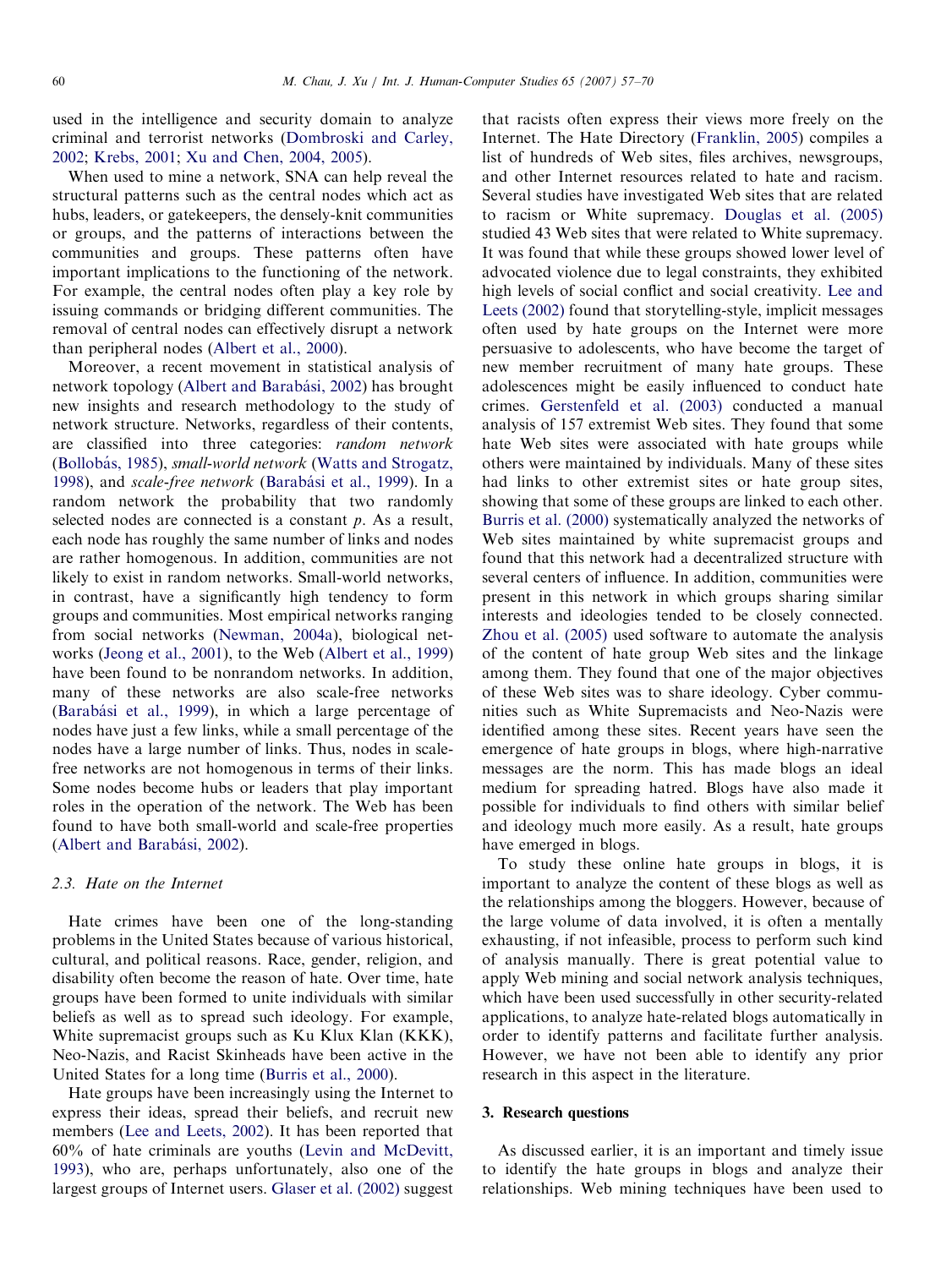analyze Web content such as Web pages and hyperlinks; however, few of these techniques have been applied to blog analysis. Based on our review, we pose the following two sets of research questions: (1) Can we use semi-automatic techniques, such as automated text collection, text analysis, and network analysis, to identify hate groups in blogs? (2) What are the structural properties of the social networks of bloggers in the hate groups? Are there bloggers who stand out as leaders of influence in these groups? What is the community structure in these groups? What do the structural properties suggest about the organization of the hate groups? What are the social and political implications of these properties?

#### 4. Proposed approach

In this section, we propose a semi-automated approach for identifying groups and analyzing their relationships in blogs. The approach is diagrammed in Fig. 1. Our approach consists of four main modules, namely Blog Spider, Information Extraction, Network Analysis, and Visualization. The Blog Spider module downloads blog pages from the Web. These pages are then processed by the Information Extraction module. Data about these blogs and their relationships are extracted and passed to the Network Analysis module for further analysis. Finally the Visualization module presents the analysis results to users in a graphical display. In the following, we describe each module in more detail.

# 4.1. Blog spider

A blog spider program is first needed to download the relevant pages from the blogs of interest. Similar to general Web fetching, the spider can connect to blog hosting sites using standard HTTP protocol. After a blogring description page or a blog page is fetched, URLs are extracted and stored into a queue. However, instead of following all extracted links, the blog spider should only follow links that are of interest, e.g., links to a group's members, other bloggers, comment links, and so on. Links to other external resources are often less useful in blog analysis. Multithreading also can be used, as in standard spiders, such that multiple Web pages can be downloaded in parallel ([Chau et al., 2005a,b\)](#page-12-0). This can avoid bottleneck in the process if any particular Web server is sending malicious response or not responding at all. Alternatively, asynchronous I/O can be used for parallel fetching [\(Brin and Page,](#page-12-0) [1998](#page-12-0)). In either case, after a page is downloaded it can be stored into a relational database or as a flat file. In addition, the spider can use RSS (Really Simple Syndication) and get notification when the blog is updated. However, this is only necessary when monitoring or incremental analysis is desired.

# 4.2. Information extraction

After a blog page has been downloaded, it is necessary to extract useful information from the page. This includes information related to the blog or the blogger, such as user profiles and date of creation. This can also include linkage information between two bloggers, such as linkage, commenting, or subscription. Because different blogs may have different formats, it is not a trivial task to extract this information from blogs. Even blogs hosted on the same hosting site could have considerably different formats as they can be easily customized by each blogger. Pattern matching or entity extraction techniques can be applied. For example, rule-based algorithms that rely on handcrafted rules can be used to extract useful information such



Fig. 1. The proposed semi-automated approach for blog link analysis.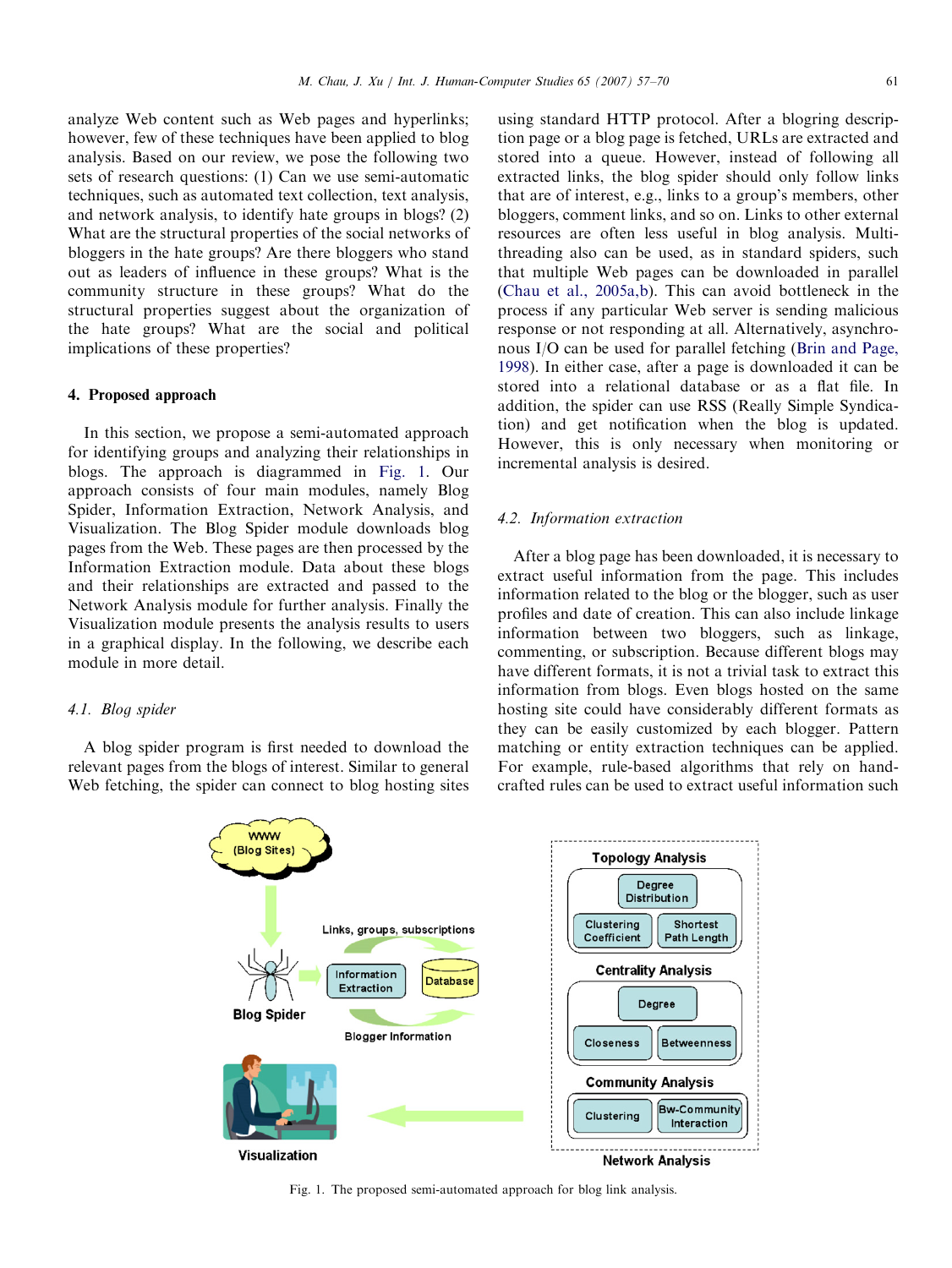as named entities. The rules may be structural, contextual, or lexical [\(Krupka and Hausman, 1998\)](#page-13-0). Although such human created rules are usually of high quality, this approach is not scalable to large number of entities and not robust to less structured documents such as blogs. Fortunately, some standard information such as name and location are oftentimes put into specific format (e.g., as a sidebar) in large blog hosting sites, and simple rules should suffice. Nonetheless, different rules may be needed for different blog hosts. Other techniques, such as statistical approach or machine learning techniques, also can be applied if more detailed information needs to be extracted. The information extracted can be stored into database for further analysis. Links extracted can be passed back to the blog spider for further fetching.

### 4.3. Network analysis

Network analysis is a major component in our approach. In this module we propose three types of analysis: topological analysis centrality analysis and community analysis.

The goal of topological analysis is to ensure that the network extracted based on links between bloggers is not random and it is meaningful to perform the centrality and community analysis. We use three statistics that are widely used in topological studies to categorize the extracted network (Albert and Barabási, 2002): average shortest path length, clustering coefficient and degree distribution. Average path length is the mean of the all-pair shortest paths in a network. It measures the efficiency of communication between nodes in a network. Clustering coefficient indicates how likely nodes in a network form groups or communities. The degree distribution,  $P(k)$ , is the probability that a node has exactly k links. Another measure related to average path length is the network's global efficiency, which is defined as the average of the inverses of shortest path lengths over all pairs of nodes in a network [\(Crucitti et al., 2003](#page-12-0)). It is shown that a random network usually has a small average path length and is more efficient because an arbitrary node can reach any other node in a few steps. Small-world networks usually have significantly high clustering coefficients than their random network counterparts. Scale-free networks are categorized by a power-law degree distribution, which is different from the Poisson degree distribution presented in random networks.

Centrality analysis follows the topological analysis if the extracted network is shown to be a nonrandom network in which node degrees may vary greatly. The goal of centrality analysis is to identify the key nodes in a network. Three traditional centrality measures can be used: degree, betweenness, and *closeness* [\(Freeman, 1979\)](#page-12-0). Degree measures how active a particular node is. It is defined as the number of direct links a node has. ''Popular'' nodes with high degree scores are the leaders, experts, or hubs in a network. It has been shown that these popular nodes can be a network's ''Archilles' Heel,'' whose failure or removal will cause the network to quickly fall apart [\(Albert et al.,](#page-12-0) [2000;](#page-12-0) [Holme et al., 2002\)](#page-13-0). In the intelligence and security context, the removal of key offenders in a criminal or terrorist network is often an effective disruptive strategy [\(McAndrew, 1999](#page-13-0); [Sparrow, 1991\)](#page-13-0). Betweenness measures the extent to which a particular node lies between other nodes in a network. The betweenness of a node is defined as the number of geodesics (shortest paths between two nodes) passing through it. Nodes with high betweenness scores often serve as gatekeepers and brokers between different communities. They are important communication channels through which information, goods, and other resources are transmitted or exchanged ([Wasserman and](#page-13-0) [Faust, 1994\)](#page-13-0). The removal of nodes with high betweenness scores can be even more devastating than the removal of nodes with high degrees [\(Holme et al., 2002](#page-13-0)). Closeness is the sum of the length of geodesics between a particular node and all the other nodes in a network. A node with low closeness may find it very difficult to communicate with other nodes in the network. Such nodes are thus more "peripheral" and can become outliers in the network [\(Sparrow, 1991](#page-13-0); [Xu and Chen, 2005\)](#page-13-0).

Community analysis is to identify social groups in a network. In SNA a subset of nodes is considered a community or a social group if nodes in this group have stronger or denser links with nodes within the group than with nodes outside of the group ([Wasserman and Faust,](#page-13-0) [1994\)](#page-13-0). A weighted network in which each link has an associated weight can be partitioned into groups by maximizing the within-group link weights while minimizing between-group link weights. Because the link weight represents node similarity or link strength and intensity, nodes in the same group are more similar to each other or more strongly connected. An unweighted network can be partitioned into groups by maximizing within-group link density while minimizing between-group link density. In this case, groups are densely-knit subsets of the network. Note that community and groups here do not refer to the explicit groups (blogrings). They refer to a subset of nodes which form implicit clusters through various relationships. In these communities, members subscribe to or post comments to each other's blogs frequently even though they may not belong to the same blogrings.

After a network is partitioned into groups, the betweengroup relationships become composites of links between individual nodes. In SNA, a method called blockmodeling is often used to reveal the patterns of interactions between groups ([White et al., 1976](#page-13-0)). Given groups in a network, blockmodel analysis determines the presence or absence of a relationship between two groups based on the link density ([Wasserman and Faust, 1994](#page-13-0)). When the density of the links between the two groups is greater than a predefined threshold value, a between-group relationship is present, indicating that the two groups interact with each other constantly and thus have a strong relationship. By this means, blockmodeling summarizes individual relational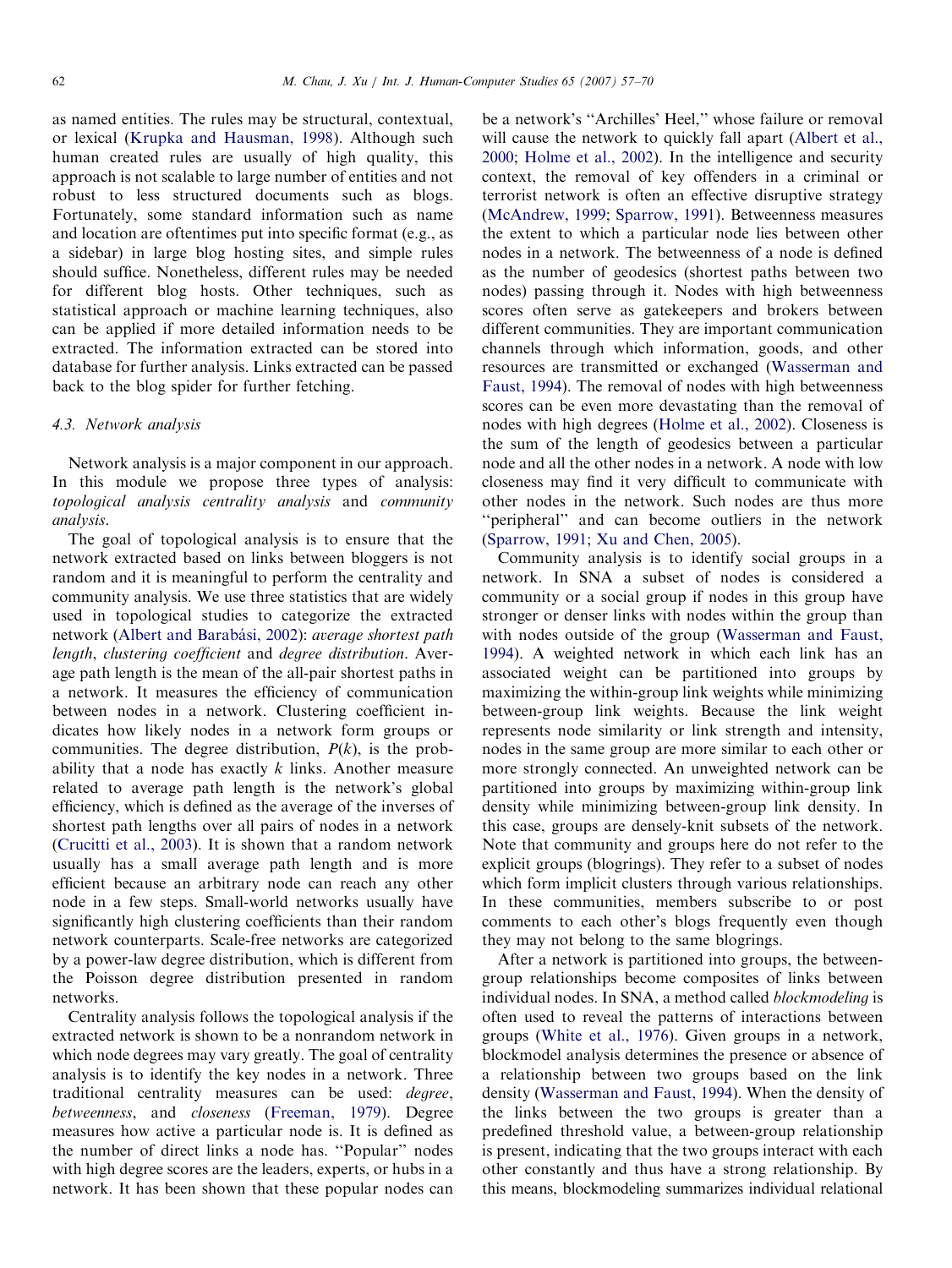details into relationships between groups so that the overall structure of the network becomes more prominent.

## 4.4. Visualization

The extracted network and analysis results can be visualized using various types of network layout methods. Two examples are multidimensional scaling (MDS) and graph layout approaches. MDS is the most commonly used method for social network visualization [\(Freeman, 2000\)](#page-12-0). It is a statistical method that projects higher-dimensional data onto a lower-dimensional display. It seeks to provide a visual representation of proximities (dissimilarities) among nodes so that nodes that are more similar to each other are closer on the display, while nodes that are less similar to each other are further apart [\(Kruskal and Wish,](#page-13-0) [1978](#page-13-0)). Graph layout algorithms have been developed particularly for drawing aesthetically pleasing network presentations ([Fruchterman and Reingold, 1991\)](#page-12-0). A type of graph layout algorithm called spring embedder, also known as force-directed method ([Davidson and Harel,](#page-12-0) [1996](#page-12-0); [Eades, 1984;](#page-12-0) [Fruchterman and Reingold, 1991;](#page-12-0) [Kamada and Kawai, 1989\)](#page-13-0) has been widely used to visualize networks. This algorithm treats a network as an energy system in which steel rings (nodes) are connected by springs (links). Nodes attract and repulse each other and finally settle down when the total energy carried by the springs is minimized.

# 5. Case study

#### 5.1. Focus and Methods

We applied our approach to conduct a case study of hate groups in blogs. As pointed out in our review, hate crimes have been a long-standing problem in the United States and it is important to study the phenomenon of online hate groups on the Internet, particularly in new media such as blogs. We chose to study the hate groups against Blacks. There are two reasons for the focus. First, the nature of hate groups and hate crimes is often dependent on the target ''hated'' group. By focusing on a type of hate groups it is possible to identify relationships that are more prominent. Second, among different hate crimes, anti-Black hate crimes have been one of the most widely studied (e.g., [Burris et al., 2000;](#page-12-0) [Glaser et al., 2002](#page-13-0)). This allows us to compare our results with previous research in the literature.

To keep the study at a manageable size, we limit our study to the blogs on Xanga ([www.xanga.com](http://www.xanga.com)). According to statistics provided by [Alexa \(2005\)](#page-12-0), Xanga is the second most popular Web site that is primarily devoted to blogs, only after Blogger [\(www.blogger.com](http://www.blogger.com)). It is also ranked 17th in traffic (visit popularity) among all Web sites in English. We chose Xanga over Blogger because Xanga has more prominent features to support subscriptions and groups (as blogrings). These features are useful for the identification of hate groups in the blogs and the relationships between bloggers.

After choosing our focus, we had to identify a set of hate groups on Xanga. We used the search feature in Xanga to semi-automate the task. First, a set of terms related to Black-hatred, such as ''KKK'', ''niggers'', ''white pride'', were identified. We used these terms to search for groups (blogrings) on Xanga that have any of these words in their group name or description. We then checked these groups and filtered out those not related to anti-Black. Groups with only one single member, which were likely to have been formed by one blogger with no one else joining afterwards, were also removed from our list. This resulted in a set of 40 groups. While most of these groups showed some beliefs of racism or White supremacies, we tried to further narrow these down to groups that demonstrated explicit hatred, so as to make sure that our analysis focused on ''hate groups''. Therefore, we manually checked these groups and only included those that explicitly mentioned hatred (e.g., ''I hate black people'', ''hate the black race'') or used offensive languages (e.g., ''nigger beaters'', fourletter words) towards the Blacks in their group name or description. Finally we had a list of 28 groups. These groups are listed in [Table 1](#page-7-0).

In order to further justify the validity of the list of the 28 groups identified, we tried to compare this list with the "racist blogs" list in the Hate Directory ([Franklin, 2005\)](#page-12-0). However, only 14 bloggers (10 hosted on Xanga) were listed in the Hate Directory, and no blogrings were listed. To make the comparison possible, we compared our list with the blogrings that these bloggers belong to. As two out of the 10 bloggers on Xanga were no longer available, we had 8 bloggers for our comparison. We found that all these 8 bloggers are members of at least one of the groups identified in our list. Five of these bloggers are members of ''! White Power !'', the biggest blogring identified in our list. While the comparison was not direct, it showed that our list of groups had covered all of the racist bloggers listed in the Hate Directory, who were some of the more prominent bloggers.

Spiders were used to automatically download the description page and member list of each of these groups. A total of 820 bloggers were identified from these 28 groups. The spiders further downloaded the blogs of each of these bloggers. The extraction program was then executed to extract the information of each blogger, including user id, real name, date of creation, date of birth, city, state, and country. One should note that these data were self-reported; they could be fraud or even missing.

The extraction program also analyzed the relationship between these bloggers. In this study, two types of relationships were extracted:

1. Group co-membership: two bloggers belong to the same group (blogring). This is an undirected relationship with an integer weight (based on the number of groups shared by the two bloggers).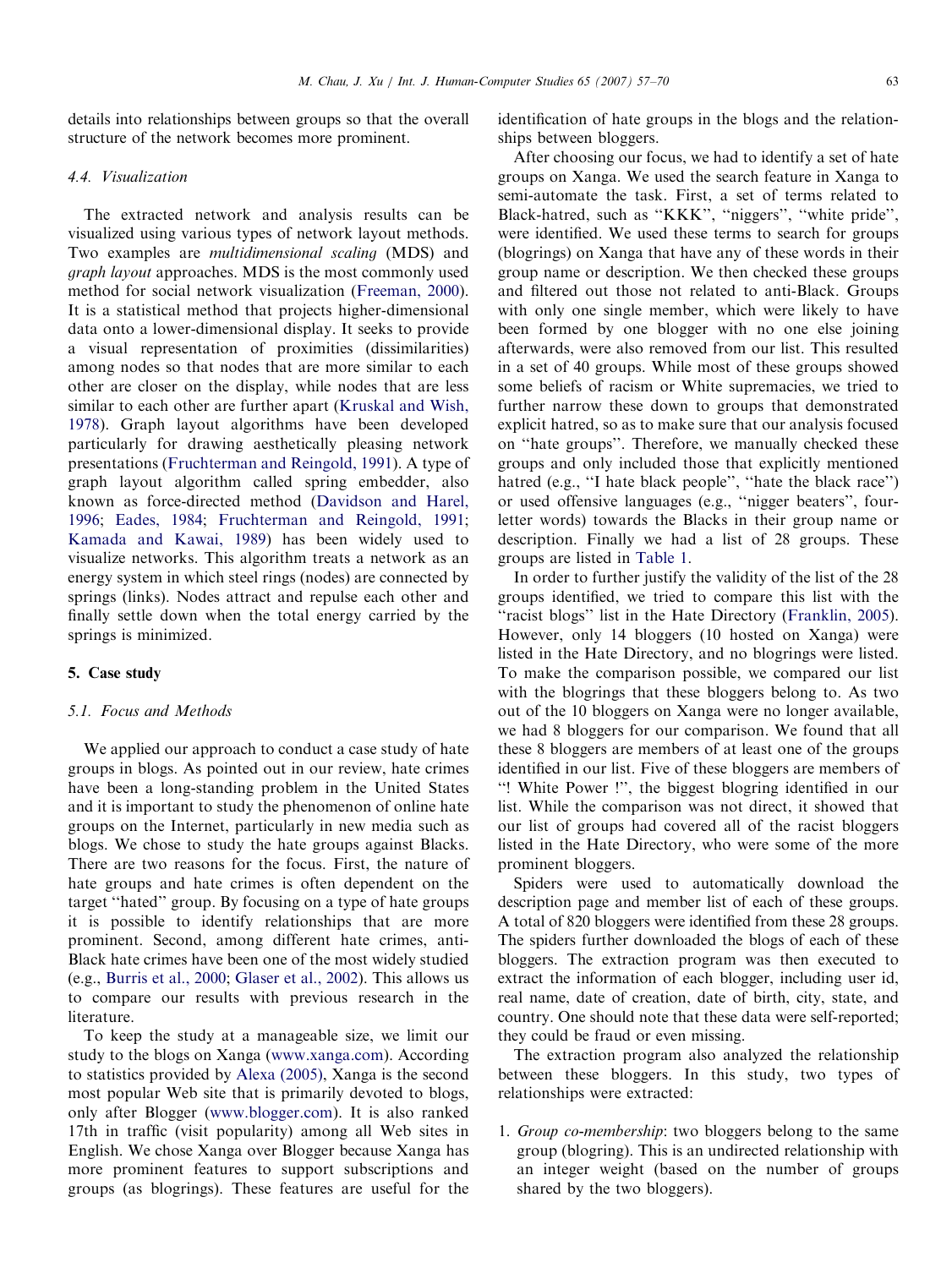<span id="page-7-0"></span>

| Table 1                                              |  |  |  |
|------------------------------------------------------|--|--|--|
| The 28 groups (blogrings) identified in our analysis |  |  |  |

| Blogring name                                     | <b>URL</b>                                            | No. of members |
|---------------------------------------------------|-------------------------------------------------------|----------------|
| ! White Power!                                    | http://www.xanga.com/groups/group.aspx?id=76863       | 371            |
| KKK white is right                                | http://www.xanga.com/groups/group.aspx?id = $84971$   | 135            |
| The KKK (Ku Klux Klan)                            | http://www.xanga.com/groups/group.aspx?id=164821      | 67             |
| Are u racist? hate queers and niggers? Me too.    | http://www.xanga.com/groups/group.aspx?id=191887      | 67             |
| Angry and White                                   | http://www.xanga.com/groups/group.aspx?id=258062      | 48             |
| !!!!Hatred 4 SoCiEtY!!!!!                         | http://www.xanga.com/groups/group.aspx?id=709048      | 43             |
| ALL NiGgErS sTiNk                                 | http://www.xanga.com/groups/group.aspx?id=107296      | 40             |
| <b>I HATE BLACK PEOPLE</b>                        | http://www.xanga.com/groups/group.aspx?id=525845      | 37             |
| ::White::Power::                                  | http://www.xanga.com/groups/group.aspx?id=261285      | 37             |
| Nigger beaters                                    | http://www.xanga.com/groups/group.aspx?id=58711       | 29             |
| WHITE f**kin PRIDE                                | http://www.xanga.com/groups/group.aspx?id=240012      | 24             |
| KKK WE GONNA KILL THE NIGGERS!!!                  | http://www.xanga.com/groups/group.aspx?id= $250810$   | 21             |
| I HATE THE FREAKIN PORCH MONKEYS                  | http://www.xanga.com/groups/group.aspx?id=1066584     | 14             |
| White-power                                       | http://www.xanga.com/groups/group.aspx?id=1244436     | 9              |
| ** WHITE POWER NATION **                          | http://www.xanga.com/groups/group.aspx?id=1298240     | 8              |
| NIGGERSLAYER                                      | http://www.xanga.com/groups/group.aspx?id=1184100     |                |
| K.K.K. MEMBERS                                    | http://www.xanga.com/groups/group.aspx?id=1447382     | 5              |
| The "i like to beat negros and mexicans" blog rin | http://www.xanga.com/groups/group.aspx?id=387326      | 5              |
| $H$ onor + The + Ku + Klux + Klan                 | http://www.xanga.com/groups/group.aspx?id=323614      | 4              |
| THE REAL KU KLUX KLAN                             | http://www.xanga.com/groups/group.aspx?id = 1315712   |                |
| Di aNDIE                                          | http://www.xanga.com/groups/group.aspx?id=794267      | 4              |
| I hate G-Unit                                     | http://www.xanga.com/groups/group.aspx?id=916827      |                |
| **~I Hate negros~**                               | http://www.xanga.com/groups/group.aspx?id=1470409     | 4              |
| Niggerzsmellfunny                                 | http://www.xanga.com/groups/group.aspx?id=317512      | 4              |
| Ku Klux Klan White Knights Of America             | http://www.xanga.com/groups/group.aspx?id = $1014877$ | 3              |
| "~NEGRO HATERS~"                                  | http://www.xanga.com/groups/group.aspx?id=325247      | $\overline{c}$ |
| <b>Black Haters and Negro Hangers</b>             | http://www.xanga.com/groups/group.aspx?id=1401428     | 2              |
| <b>IIIIII I HATE NIGGERS IIIII</b>                | http://www.xanga.com/groups/group.aspx?id = 1733297   | $\overline{c}$ |

2. Subscription: blogger A subscribes to blogger B. This is a directed, binary relationship.

The first type of relationship (group co-membership) assumes that two bloggers are related as long as they join the same blogring. Co-membership relationship is important as it often reflects that the two bloggers involved have similar belief or ideology. The resulting network based on such relationships consisted of several fully-connected cliques. Each clique corresponded to a blogring, in which each node was connected with every other node. This made the nodes indistinguishable from each other in terms of degrees. Thus, we included in our network only comembership links whose weight was greater than one. That is, we considered a co-membership link between two bloggers a valid link only if they shared memberships of at least two common groups. For the second type of relationship, we included all subscription links. Subscription link is important because it means that the subscriber is interested in reading the subscribed blogs. It suggests that there is an information flow between the two individuals.

### 5.2. Analysis and results

After collecting the blogs and extracting information from them, we performed demographical and network analysis on the data set in order to reveal the characteristics of these groups and ascertain whether any patterns exist. Visualization was then applied to present the results. We discuss the details of our analysis in the following sections.

### 5.2.1. Demographical analysis

We provide a brief summary of the demographical information of the bloggers of interest and the growth patterns of the blog space of hate groups. As in many other Internet-based media such as forums and chat rooms, the real identities of bloggers are unknown. Thus, the selfreported demographical information of bloggers is subject to the problems of anonymity. However, since blogs are often personal online diaries many bloggers still choose to release partial information about their demographics such as gender and country. Many bloggers even post their personal photos on their blogs making the true gender information accessible, assuming the photos are really those of the bloggers themselves.

Among the 820 bloggers in our data set, 659 explicitly indicate their gender. Sixty three percent of them are male and 37% are female. These bloggers are from various countries. Among the 529 bloggers who explicitly report the country information, 81.9% are from the United States. The two next countries are Germany and Afghanistan, taking on 2.6% and 2.1%, respectively. The remaining 13.4% of bloggers are from 43 other countries. It can be seen that hate groups are dominated by male bloggers from the United States. However, we are aware that this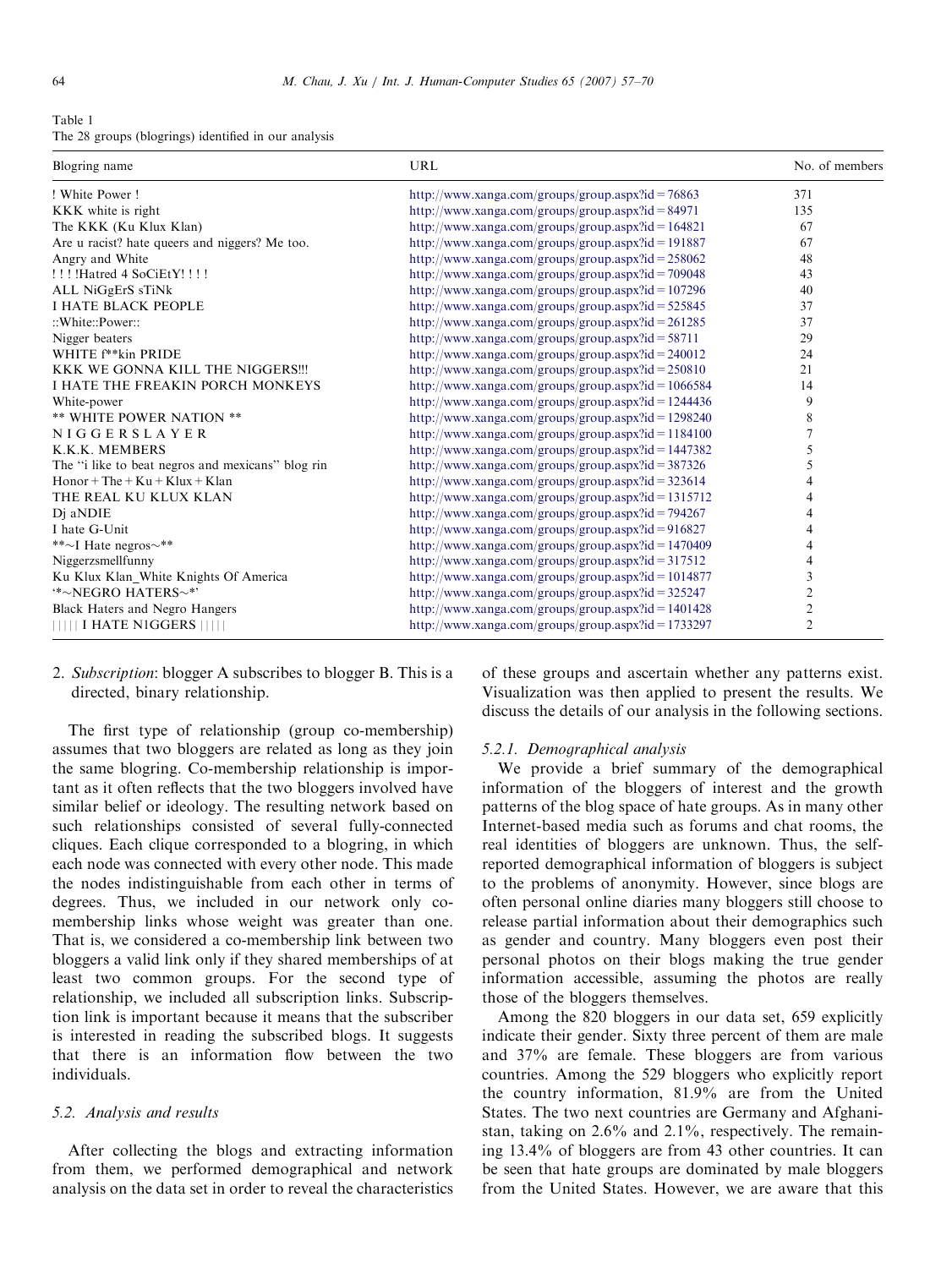finding is based on the problematic source of demographic information. The actual distribution of gender and country may be different.

Nevertheless, this finding provides the evidence that the Internet and blogs have become convenient media for hate groups to penetrate into different countries and regions. The anti-Black ideology and Black-hatred groups are no longer unique to specific Western countries but have the potential to reach international audience. This finding is consistent with previous studies on online hate groups ([Burris et al., 2000](#page-12-0); [Gerstenfeld et al., 2003\)](#page-13-0). For example, [Burris et al. \(2000\)](#page-12-0) found that the Internet had made it possible and rather easy for white supremacist groups to form a transnational cyber-community via hyperlinks between their Web sites.

We also analyzed the growth of the hate group blogs over the years. Unlike demographical information, the exact time when a blogger registered on the blog hosting site (Xanga) is recorded by the server and thus is generally not subject to fraud. Fig. 2 presents the growth of the number of bloggers who registered on and joined the anti-Black blogrings since the first quarter of 2002. The number increased steadily between 2003 and the third quarter of 2004 and started to fluctuate since the forth quarter of 2004. This may be because some bloggers who have recently registered have not joined those popular blogrings or have not formed into large communities. As a result, some of them were not included in the data set after we filtered the raw data. Fig. 2 implies that hate groups have been gaining popularity in blog space over years as more and more individual bloggers joined these groups. Such a trend should not be underestimated because the ideas, beliefs, and opinions advocated by racists and extremists may pose potential threats to the society. More importantly, if more youths join these anti-Black blogrings, they can be influenced by the ideology easily and become future



Fig. 2. The number of hate-group bloggers registered over the years.

members of extremist organizations. As extremist organizations gain more members, popularity, and powers, their advocated illegal activities and crimes would substantially hamper the stability of the society.

## 5.2.2. Topological analysis

When analyzing the topology of the network, we ignored the weight of co-membership relationship and the direction of subscription. We connected two nodes (bloggers) if they belonged to at least two common groups or one subscribed to the other. As a result, there could only be at most one link between a pair of nodes. The resulting network was an unweighted, undirected network consisting of 1193 links. This network was not a connected graph in that it consisted of several disjoint components, between which no link existed. The largest connected component, often called a giant component in graph theory (Bollobás, 1985), contained 273 nodes connected by 1115 links. This giant component was a rather dense graph with an average node degree of 8.2.

We performed topological analysis for the giant component. Table 2 provides the statistics of the average shortest path length, global efficiency, and clustering coefficient. To compare the giant component with its random graph counterpart, we generated 30 random networks consisting of the same number of nodes (273) and links (1115) with the giant component. The resulting statistics are also reported in Table 2. It shows that the giant component is slightly less efficient than its random graph counterpart. On average, a node in the giant component must take 0.75 more steps than in the random graph to reach another arbitrary node. Although it is less efficient than a random network, the giant component is indeed an efficient network. It takes a blogger no more than four steps (three intermediate bloggers) to reach another arbitrary one among the 273 bloggers. This short path length has an important implication to the diffusion and communication of information in the network. In other words, new ideas, opinions, beliefs, and propaganda can be quickly distributed among the bloggers in the network, making it easier for bloggers to influence each other.

Moreover, the giant component has a significantly higher clustering coefficient, which is 31 times more than its random graph counterpart. This implies that the giant component is a small world, in which densely-knit communities are very likely to exist. Communities have also been observed in other online media of hate groups. For example, [Burris et al. \(2000\)](#page-12-0) found that there was a community of Holocaust Revisionist Web sites, consisting

Table 2 The topological properties of the giant component (number in the parentheses are standard deviations)

|                    | Average shortest path length | Global efficiency | Clustering coefficient |
|--------------------|------------------------------|-------------------|------------------------|
| Giant component    | 3.62                         | 0.33              | 0.37                   |
| Random counterpart | 2.89(0.03)                   | 0.37(0.00)        | 0.03(0.00)             |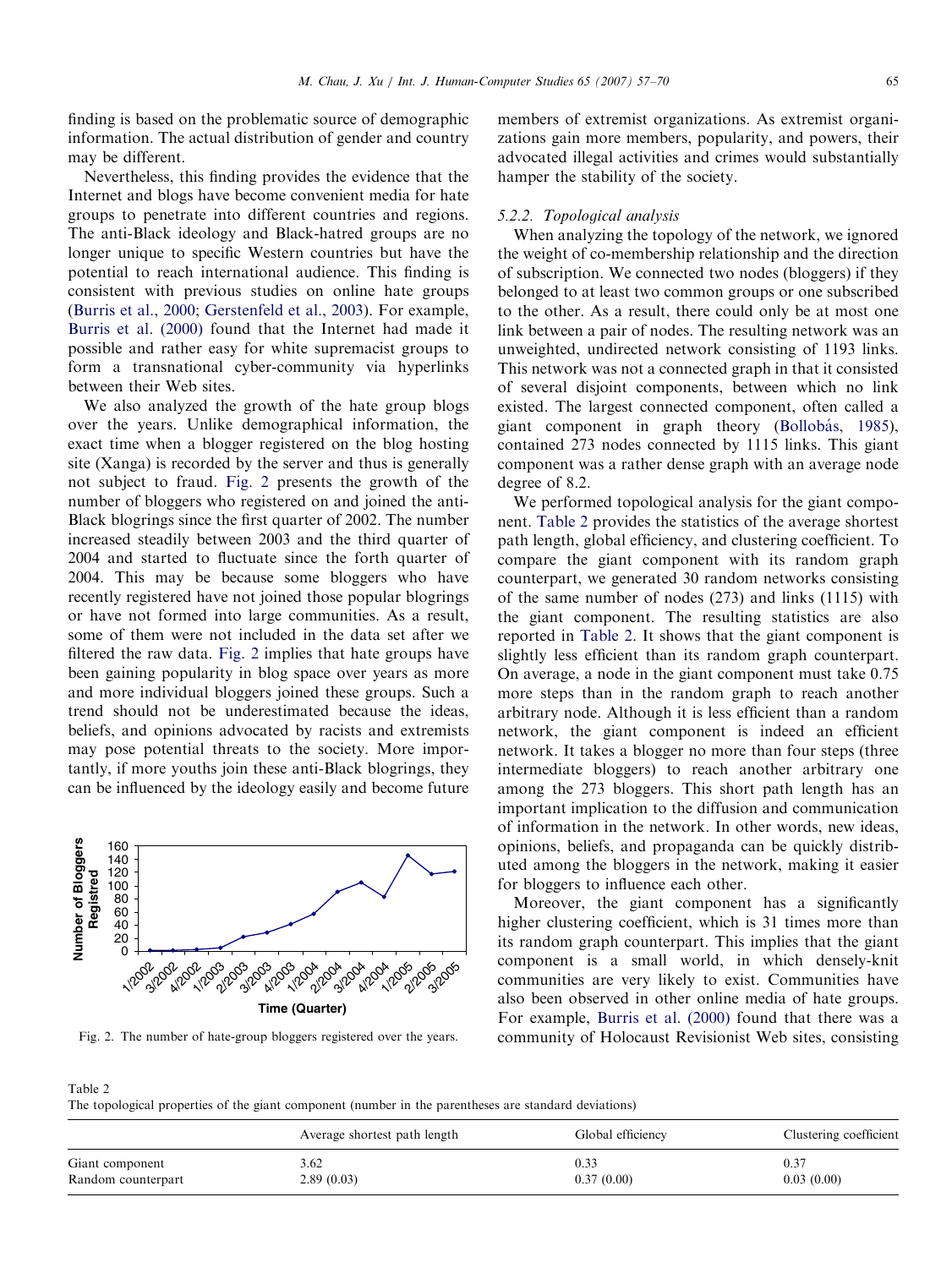

Fig. 3. The degree distribution of the giant component.

of 11 sites connected by dense hyperlinks. A community plays an important role in reinforcing the interests and beliefs of its members, and helps create a ''collective identity'' [\(Gerstenfeld et al., 2003\)](#page-13-0). By comparing with other members in the community, one may feel that his/her extremism ideas and beliefs are shared by many other people and thus are not extreme at all.

The degree distribution of the giant component seems to follow a power-law distribution (see Fig. 3). The most distinctive feature of a power-law distribution curve is its long tail for large degree  $(k)$ , which is significantly different from a bell-shaped Poisson distribution. The long tail indicates that a small number of nodes in the network have a large number of links and they are the ''centers'' of the network. Actually, the power-law degree distribution manifests the ''rich-get-richer'' phenomenon [\(Albert and](#page-12-0) Barabási, 2002), where nodes with many links are more capable of attracting links. If a blogger has many subscribers, he/she may attract more bloggers to visit, make comments on, and subscribe to his/her blog. Such a blogger become an ''authoritative'' ([Kleinberg, 1998\)](#page-13-0) and influential leader in the network. His/her beliefs and even advocated crimes could influence more people faster. On the other hand, a blogger subscribing to many other bloggers can appear as a ''hub'' that serves as a pointer and channel to many other bloggers including those central, influential leaders.

## 5.2.3. SNA and visualization

We used a prototype system we developed ([Xu and](#page-13-0) [Chen, 2005\)](#page-13-0) to find the central nodes and to identify the communities. The system has a graphical user interface to facilitate interaction between users and the system (see [Fig. 4\)](#page-10-0). The user interface visualizes the network and presents the results of social network analysis. In the visualization, each node represents a blogger. A straight line connecting two nodes indicates that the two corresponding bloggers either co-register in more than one blogring, or one blogger subscribes to the other. Note that the directions of subscription links are not shown.

The layout of the network is determined using the MDS method. In order to position nodes which are likely to belong to the same community close to each other on the display, we assigned each link an ''edge clustering coefficient'', which measures the likelihood of two incident nodes of the link to form a cluster ([Radicchi et al., 2004](#page-13-0)).

The community analysis can be performed by adjusting the ''level of abstraction'' slider at the bottom of the panel. At the lowest level of abstraction, each individual node and link are presented. As the abstraction level increases, the system employs hierarchical clustering method to gradually merge nodes, which are connected by links of high edge clustering coefficients. When the highest abstraction level is reached, the whole giant component becomes a big community.

At any level of abstraction, a circle represents a community. The size of the circle is proportional to the number of bloggers in the community. Straight lines connecting circles represent between-group relationships, which are extracted using blockmodel analysis. The thickness of a line is proportional to the density of the links between the two corresponding communities.

[Fig. 4\(a\)](#page-10-0) presents the giant component at its lowest abstraction level. The bloggers who have the highest degree and betweenness scores are highlighted and labeled with their usernames. These bloggers are those who may participate in multiple blogrings or have many subscription relationships with other bloggers. It is interesting to see that in addition to joining explicit groups (blogrings), bloggers have also formed implicit communities through co-membership and subscription. Three circles of nodes are apparently communities in which bloggers share many common memberships. The communities found by the system (see Fig.  $4(c)$ ) also confirm this pattern. The two circles indicate that at least two big communities exist among the bloggers. Moreover, the two communities also interact with each other very actively, as represented by the thick line between the two circles.

Because the communities can be analyzed at different levels, the two big communities may consist of smaller communities. For example, the inner structure of the bigger community shows that two smaller circles of nodes, which may also be communities, exist in the community (see [Fig. 4\(d\)](#page-10-0)). The [Fig. 4\(d\)](#page-10-0) also displays at the right-hand side of the screen the rankings of the community members in terms of their centrality scores within the specific community. These three centrality measures are interpreted as the leader role, gatekeeper role, and outlier role. Therefore, a blogger which ranks the highest in degree in the community would likely be the centers of the community. Actually, these central bloggers may be either authoritative leaders or hubs. The leaders with many in-links from subscribers can spread their beliefs and opinions to many of their subscribers; and the hubs with many out-links may facilitate such a spread of influence by directing their visitors to the leaders via subscription links.

To separate the co-membership links and subscription links we also present the network with only subscription links in [Fig. 4\(b\)](#page-10-0). Comparing [Fig. 4\(a\) and \(b\)](#page-10-0) one can see that among the five highlighted nodes, two bloggers (the upper right one and the lower left one) stand out due to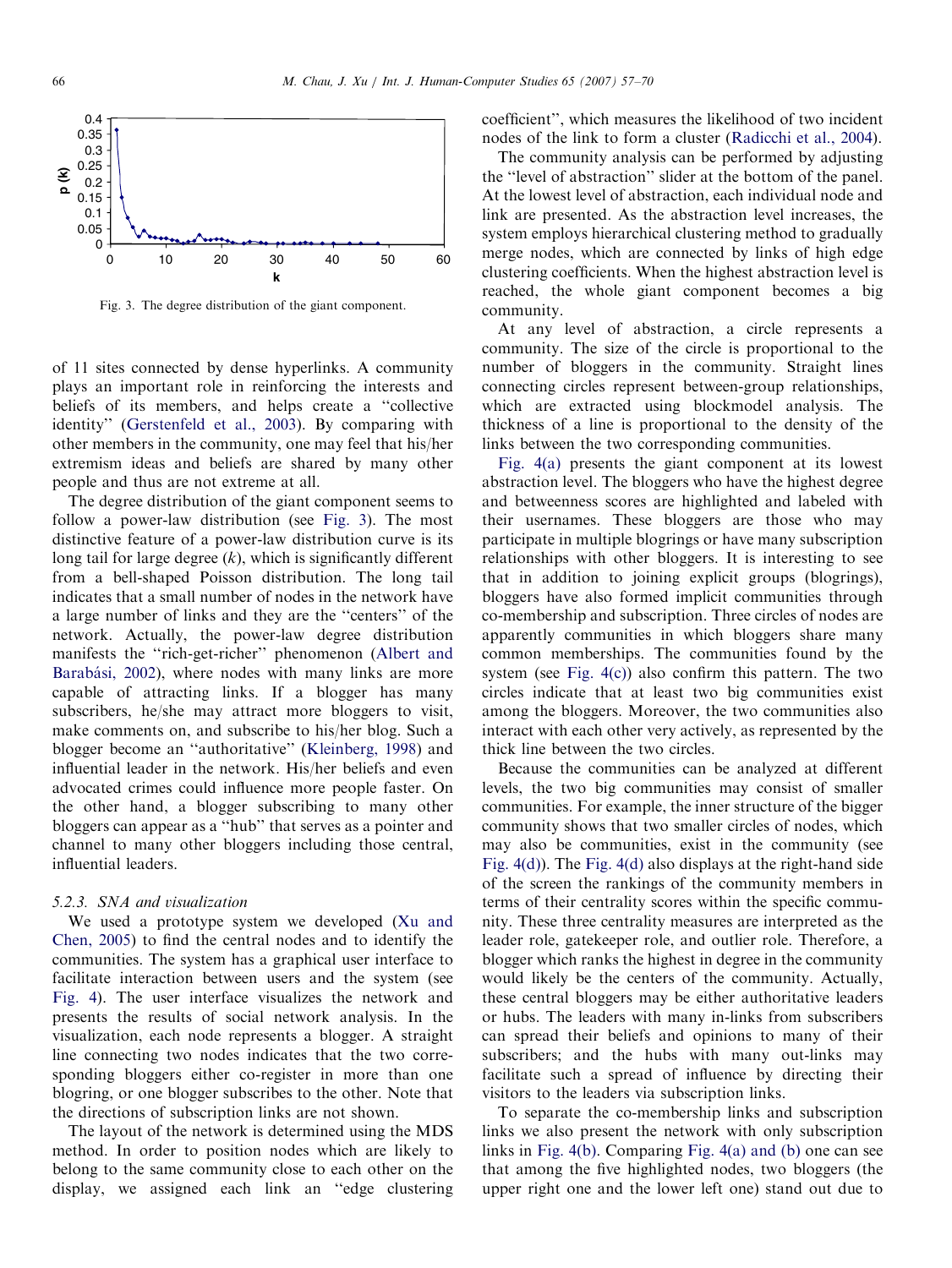<span id="page-10-0"></span>

Fig. 4. The prototype system for SNA and visualization. (a) The giant component with both co-membership and subscription links. The highlighted nodes are those who have large degree or betweenness scores. (b) The giant component with only subscription links. Note that the directions of subscription are omitted. (c) The two major communities found in the network. (d) The inner structure of a community which is represented by the large circle in (c).

their large number of subscription links. Because the system interface does not show the directions of the subscription links it is difficult to visually determine whether they are leaders or hubs. By calculating the indegree and the out-degree of these nodes, we found that they were actually hubs who subscribed to many other blogs.

In general, it is worth a closer look at the bloggers with many subscribers and a high in-degree. A content analysis on their blogs may reveal whether they are actually popular leaders who often express extremism ideas, beliefs, and opinions. Because such ideologies may easily be spread among and influence their subscribers, these bloggers need to be closely monitored. On the other hand, the hubs with a high out-degree should also be paid attention since they may be intermediate channels leading to the extremism ideologies.

In addition, although the network in Fig. 4(b) is not as dense as the one in Fig. 4(a), some part of the network is still rather dense indicating a tendency for forming communities. Interestingly, the upper right highlighted node seems to be a joining point that holds a community around it. This further implies that hubs, although they may not be leaders, can be important communication channels.

#### 5.3. Discussion

In this section we compare our findings with previous studies while providing answers to our research questions regarding online hate groups. Specifically, we choose to compare with the findings in [Burris et al. \(2000\)](#page-12-0), primarily because among the limited number of studies on online hate groups, this article studies this social movement from a social network perspective. The authors focused on the structural properties of the Web site networks among white supremacist groups, making it appropriate for us to align and compare our findings with theirs.

a. What are the structural properties of the social networks of bloggers in the hate groups? Similar to the network of white supremacist Web sites [\(Burris et al., 2000\)](#page-12-0), the network of bloggers in hate groups is decentralized. The data set contains a number of isolated clusters and a giant component consisting of roughly one third of the bloggers. Centralized structures such as star and hierarchical ones are not observed in the network. This is not out of our expectation because the hate groups under study were mostly formed spontaneously. They have not evolved into organizations or associations with formal organizational structure.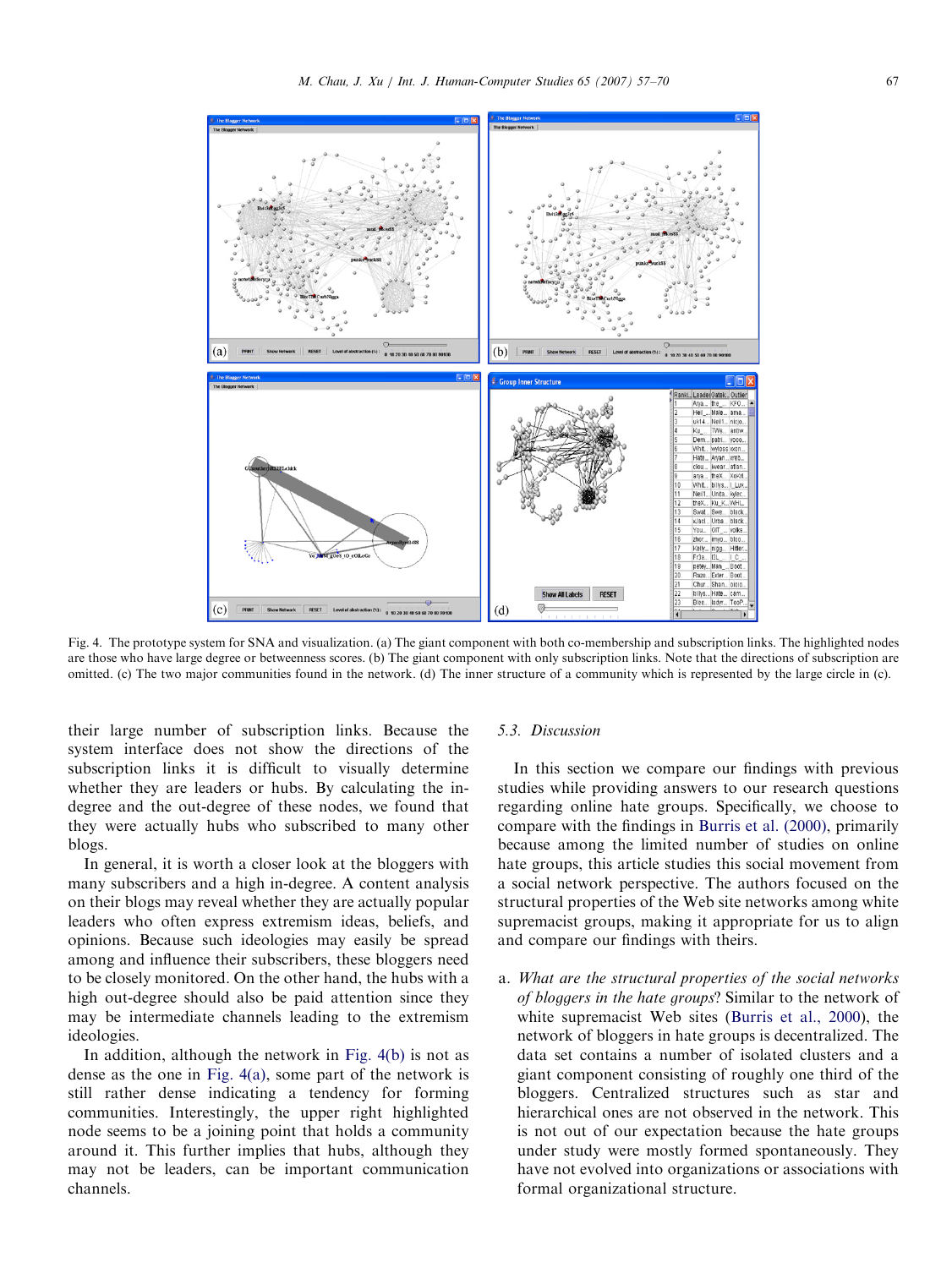- b. Are there bloggers who stand out as leaders of influence in these groups? [Burris et al. \(2000\)](#page-12-0) found that the decentralized white supremacist groups had different centers of influence. Our analysis shows that there are some bloggers who are connected with many others through common membership and subscription. These bloggers may be either leaders of opinions and ideologies or hubs of communication. Both types of center require closer analysis and examination.
- c. What is the community structure in these groups? Communities, represented by densely-knit clusters of Web sites in [Burris et al. \(2000\),](#page-12-0) are also present in the blogger network. However, these communities are not composed of Web sites but individual bloggers. Communities provide an environment for its members to exchange their ideas and opinions and reinforce the shared ideology. A community becomes the collective social identity of its members and is potential of facilitating the communication and collaboration among its members to carry out illegal activities and crimes. In addition, we observed that the two communities identified are closely connected. It suggests that members of these communities may share common ideologies and interests, and it is not unlikely that they will merge as a larger community in the future.
- d. What do the structural properties suggest about the organization of the hate groups? As mentioned in point (a), the structure of the network suggests that the hate groups in blogosphere have not formed into centralized organizations. However, it does not eliminate the possibility that these groups may help prepare future members for extremist organizations such as the Ku Klux Klan. Especially, their influence on youths should not be underestimated.
- e. What are the social and political implications of these properties? [Burris et al. \(2000\)](#page-12-0) commented that extremist groups are a type of social movement which has profound social and political implications. At this stage of our study we cannot find any evidence that the bloggers in hate groups are affiliated with any political entities or associations. Indeed, there has not been any group that takes a form of organization. However, we do find that the hate groups are gaining popularity among bloggers as more and more individuals join the groups. In addition, these hate groups also show transnational characteristics, meaning that hatred and hate-related illegal activities are not a problem to a particular country or region but an international phenomenon. Such a movement should not be overlooked and ignored by authorities, researchers, and other watchdog organizations such as the Hate Directory [\(Franklin, 2005\)](#page-12-0).

# 6. Conclusion and future directions

In this paper, we have discussed the problems of the emergence of hate groups and racism in blogs. Our contributions are twofold. First, we have proposed a semi-automated approach for blog analysis. Our approach consists of a set of Web mining and network analysis techniques that can be applied to the study of blogosphere. Such techniques as network topology analysis, which has not been employed in blog or hate group related research, are proposed and have been demonstrated useful and relevant in this context. While the approach has been proposed and studied in the context of hate group analysis, we have tried to keep the approach general such that it is not specific to such analysis. We believe that the approach can also be applied to other domains that involve virtual community analysis and mining, which we believe would be an increasingly important field for various applications. These applications include not only other security informatics research such as bioterrorism [\(Raghu and Vinze, In](#page-13-0) [Press\)](#page-13-0) but also other applications such as marketing analysis and business intelligence analysis ([Chau et al.,](#page-12-0) [2005a,b\)](#page-12-0).

Second, we applied this approach to investigate the characteristic and structural relationships among the hate groups in blogs in our case study. Hatred and hate groups are a type of social movement which should not be ignored in today's information age. Extremist groups are using the Internet to disseminate their propaganda, spread their ideologies, and recruit new members. These groups have also been present in Blogs, a new online communication and publication tool, thereby posing threat to our society. However, there has not been much research on this movement. We believe that our research is timely and important to the security of society. By disseminating both explicit and implicit hatred messages through blogs, racists can easily target youths with ubiquitous coverage basically anyone who has access to the Internet—that was never possible in the past. Youths are often easily influenced by these messages and could eventually become terrorists and pose a threat to our society [\(Blazak, 2001\)](#page-12-0). Our study not only has provided an approach that could facilitate the analysis of law enforcement and social workers in studying and monitoring such activities, but also has brought insights into the structural properties of online hate groups and helped broaden and deepen our understanding of such a social movement.

In the future, we will extend our study in three major directions to address some limitations of the current study. First, the current study only investigated the hate group activities on one single blog site, Xanga. Although Xanga has been reported to have the most number of blogs associated with hate groups ([Franklin, 2005](#page-12-0)), a further study that includes other popular sites such as Blogger would be more comprehensive. Second, only two types of relationships, namely co-membership and subscription, were considered in the present study. It would be interesting to expand our study to include other types of relationships, such as commenting and hyperlinking, in the network analysis. Inclusion of these relationships could reveal other implicit linkages among the bloggers. Third,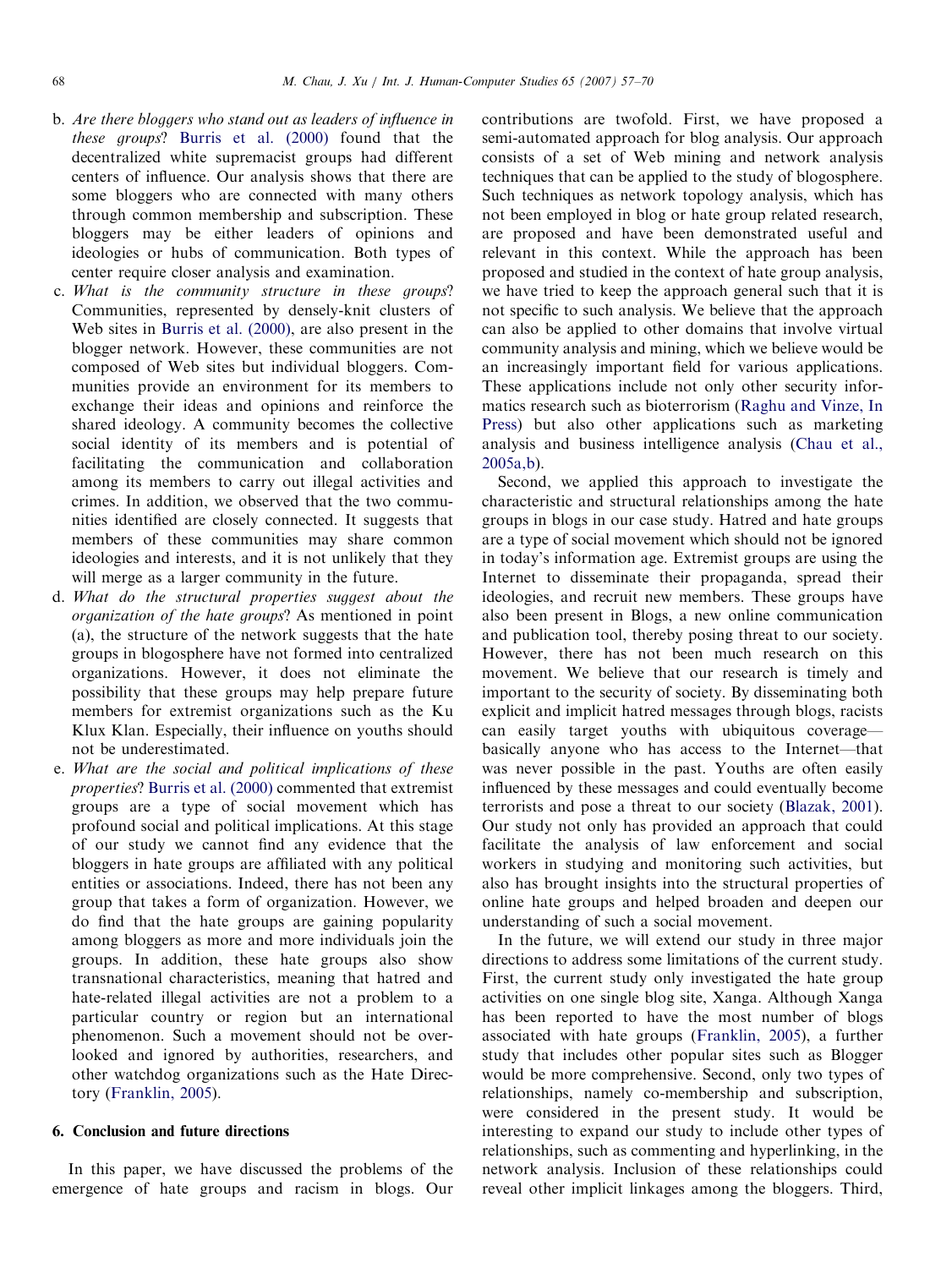<span id="page-12-0"></span>in-depth content analysis can be performed on blogs. Important nodes identified by the current approach can be further analyzed using text mining techniques such as cooccurrence analysis or entity extraction (Chau et al., 2002). Such analysis will help further unveil online hate groups.

#### Acknowledgement

This project has been supported in part by a grant from the University of Hong Kong Seed Funding for Basic Research, ''Using Content and Link Analysis in Developing Domain-specific Web Search Engines: A Machine Learning Approach,'' 10205294 (PI: M. Chau), February 2004—January 2006.

We would like to thank Porsche Lam and Boby Shiu of the University of Hong Kong for their participation and support in this project.

#### References

- Albert, R., Barabási, A.-L., 2002. Statistical mechanics of complex networks. Reviews of Modern Physics 74 (1), 47–97.
- Albert, R., Jeong, H., Barabási, A.-L., 1999. Diameter of the world-wide web. Nature 401, 130–131.
- Albert, R., Jeong, H., Barabási, A.-L., 2000. Error and attack tolerance of complex networks. Nature 406, 378–382.
- Alexa, 2005. Top English language sites. [Online] Retrieved from [http://](http://www.alexa.com/site/ds/top_sites?ts_mode=lang&lang=en) [www.alexa.com/site/ds/top\\_sites?ts\\_mode=lang](http://www.alexa.com/site/ds/top_sites?ts_mode=lang&lang=en)&[lang=en](http://www.alexa.com/site/ds/top_sites?ts_mode=lang&lang=en)\_on\_October 7, 2005.
- Anti-Defamation League, 2001. Poisoning the Web: Hatred online. [Online] Retrieved from [http://www.adl.org/poisoning\\_web/](http://www.adl.org/poisoning_web/poisoning_toc.asp) [poisoning\\_toc.asp](http://www.adl.org/poisoning_web/poisoning_toc.asp) on October 7, 2005.
- Armstrong, R., Freitag, D., Joachims, T., Mitchell, T., 1995. WebWatcher: A learning apprentice for the World Wide Web. In: Proceedings of the AAAI Spring Symposium on Information Gathering from Heterogeneous, Distributed Environments, March 1995.
- Baldi, S., 1998. Normative versus social constructivist processes in the allocation of citations: a network-analytic model. American Sociological Review 63 (6), 829–846.
- Barabási, A.-L., Albert, R., Jeong, H., 1999. Mean-field theory for scalefree random networks. Physica A 272, 173–187.
- Blazak, R., 2001. White boys to terrorist men: Target recruitment of Nazi skinheads. American Behavioral Scientist 44 (6), 982–1000.
- Blood, R., 2004. How blogging software reshapes the online community. Communications of the ACM 47 (12), 53–55.
- Bollobás, B., 1985. Random Graphs. London, Academic.
- Borgatti, S.P., Foster, P.C., 2003. The network paradigm in organizational research: a review and typology. Journal of Management 29, 991–1013.
- Brin, S., Page, L., 1998. The anatomy of a large-scale hypertextual web search engine. In: Proceedings of the 7th WWW Conference, Brisbane, Australia, April 1998.
- Broder, A., Kumar, R., Maghoul, F., Raghavan, P., Rajagopalan, S., Stata, R., Tomkins, A., Wiener, J., 2000. Graph Structure in the Web. Proceedings of the 9th International World Wide Web Conference, Amsterdam, Netherlands, May 2000.
- Burris, V., Smith, E., Strahm, A., 2000. White supremacist networks on the internet. Sociological Focus 33 (2), 215–235.
- Chakrabarti, S., van den Berg, M., Dom, B., 1999. Focused crawling: a new approach to topic-specific web resource discovery. In: Proceedings of the 8th International World Wide Web Conference, Toronto, Canada, May 1999.
- Chau, M., Zeng, D., Chen, H., 2001. Personalized Spiders for Web Search and Analysis. Proceedings of the First ACM/IEEE-CS Joint Con-

ference on Digital Libraries, Roanoke, Virginia, USA, June 24–28, 2001, pp. 79–87.

- Chau, M., Xu, J. J., Chen, H., 2002. Extracting Meaningful Entities from Police Narrative Reports. Proceedings of the National Conference for Digital Government Research (dg.o 2002), Los Angeles, California, USA, May, 2002, pp. 271–275.
- Chau, M., Qin, J., Zhou, Y., Tseng, C., Chen, H., 2005a. SpidersRUs: Automated development of vertical search engines in different domains and languages. In: Proceedings of the ACM/IEEE-CS Joint Conference on Digital Libraries, Denver, Colorado, USA, June, 2005, pp. 110–111.
- Chau, M., Shiu, B., Chan, I., Chen, H., 2005b. Automated identification of web communities for business intelligence analysis. In: Proceedings of the Fourth Workshop on E-Business (WEB 2005), Las Vegas, USA, December, 2005.
- Chen, H., Fan, H., Chau, M., Zeng, D., 2003. Testing a cancer meta spider. International Journal of Human-Computer Studies 59 (5), 755–776.
- Chen, H., Chung, W., Xu, J., Wang, G., Qin, Y., Chau, M., 2004. Crime data mining: a general framework and some examples. IEEE Computer 37 (4), 50–56.
- Cheong, F.C., 1996. Internet Agents: Spiders, Wanderers, Brokers, and Bots. New Riders Publishing, Indianapolis, Indiana, USA.
- Cho, J., Garcia-Molina, H., Page, L., 1998. Efficient crawling through URL ordering. In: Proceedings of the 7th WWW Conference, Brisbane, Australia, April 1998.
- CNN (1999). Hate group web sites on the rise. CNN News [Online] Retrieved from [http://edition.cnn.com/US/9902/23/hate.group.report/](http://edition.cnn.com/US/9902/23/hate.group.report/index.html) [index.html](http://edition.cnn.com/US/9902/23/hate.group.report/index.html) on October 7, 2005.
- Crucitti, P., Latora, V., Marchiori, M., Rapisarda, A., 2003. Efficiency of scale-free networks: error and attack tolerance. Physica A 320, 622–642.
- Davidson, R., Harel, D., 1996. Drawing graphs nicely using simulated annealing. ACM Transactions on Graphics 15 (4), 301–331.
- Dombroski, M.J., Carley, K.M., 2002. NETEST: estimating a terrorist network's structure. Computational and Mathematical Organization Theory 8, 235–241.
- Douglas, K.M., McGarty, C., Bliuc, A., Lala, G., 2005. Understanding cyberhate: social competition and social creativity in online white supremacist groups. Social Science Computer Review 23 (1), 68–76.
- Eades, P., 1984. A heuristic for graph drawing. Congressus Numerantium 42, 149–160.
- Erickson, T., 1997. Social interaction on the net: Virtual community as participatory genre. Proceedings of the Thirtieth Hawaii International Conference on System Sciences, January 7–10, 1997, Wailea, Hawaii, USA.
- Flake, G.W., Lawrence, S., Giles, C.L., 2000. Efficient identification of web communities. In: Proceedings of the 6th International Conference on Knowledge Discovery and Data Mining (ACM SIGKDD 2000), Boston, MA.
- Flake, G.W., Lawrence, S., Giles, C.L., Coetzee, F.M., 2002. Selforganization and identification of web communities. IEEE Computer 35 (3), 66–71.
- Ford Jr., L.R., Fulkerson, D.R., 1956. Maximal flow through a network. Canadian Journal of Mathematics 8, 399–404.
- Franklin, R.A., 2005. The hate directory. [Online] Retrieved from [http://](http://www.bcpl.net/~rfrankli/hatedir.htm) [www.bcpl.net/](http://www.bcpl.net/~rfrankli/hatedir.htm)~[rfrankli/hatedir.htm](http://www.bcpl.net/~rfrankli/hatedir.htm) on October 7, 2005.
- Freeman, L.C., 1979. Centrality in social networks: conceptual clarification. Social Networks 1, 215–240.
- Freeman, L.C., 2000. Visualizing social networks. Journal of Social Structure 1 (1).
- Fruchterman, T.M.J., Reingold, E.M., 1991. Graph drawing by forcedirected placement. Software-Practice and Experience 21 (11), 1129–1164.
- Garton, L., Haythornthwaite, C., Wellman, B., 1999. Studying online social networks. Doing Internet Research. Sage Publications, S. Jones. Thousand Oaks, CA, 75–105.